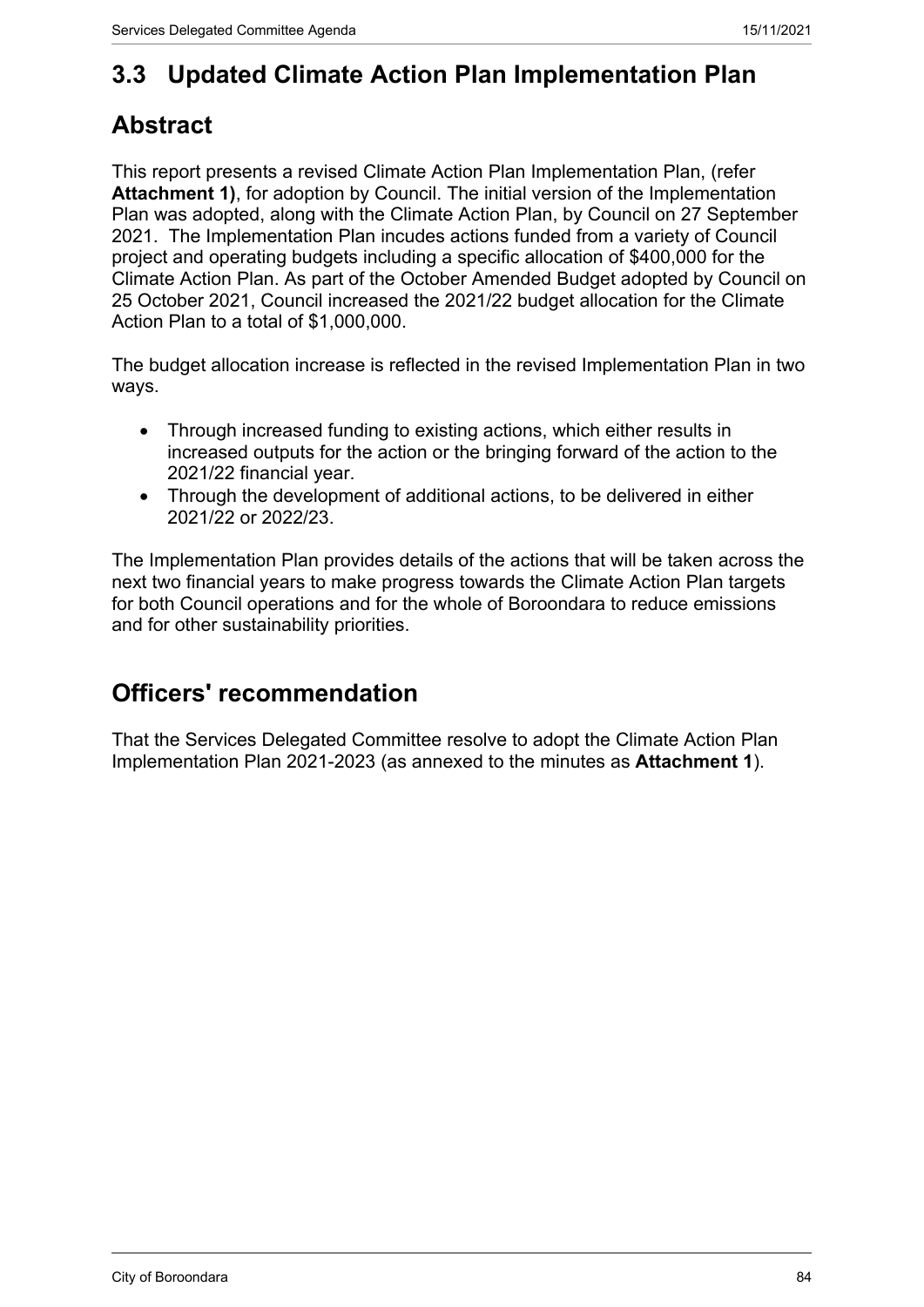### **Responsible director: Daniel Freer, Director Places and Spaces**

### **1. Purpose**

The purpose of this report is to present a revised two-year Climate Action Plan Implementation Plan (refer **Attachment 1**) for Council endorsement based on a budget allocation increase of \$600,000 for financial year 2021/22, taking the overall Climate Action Plan budget allocation to \$1,000,000 for the 2021/22 financial year.

 $\_$  , and the set of the set of the set of the set of the set of the set of the set of the set of the set of the set of the set of the set of the set of the set of the set of the set of the set of the set of the set of th

### **2. Policy implications and relevance to community plan and council plan**

The Boroondara Community Plan (BCP) 2021-31 articulates Council's overarching commitment to a sustainable and inclusive community. The Community Plan sets the long-term strategic directions for Council and informs the Council Plan, annual commitments and strategic indicators, and Council strategies, plans, policies and actions.

Development of a Climate Action Plan Implementation Plan supports the vision of the BCP for a sustainable and inclusive community, particularly in relation to the following strategic objectives and relevant strategies:

### **Strategic Objective 1: Community services and facilities are high quality, sustainable, inclusive and strengthen resilience.**

**Strategy 1.7** - Community resilience, safety and public health are improved by working in partnership with community and government organisations.

### **Strategic Objective 2: Green and open spaces are provided, well-utilised and enhanced.**

**Strategy 2.2** Our sustainable urban forest is preserved and increased through managing and renewing our open space trees and understory growth.

**Strategy 2.3** Parks and green spaces are accessible and appealing through maintaining, improving and increasing amenities.

**Strategy 2.4** Green spaces are maintained and increased through management practices and investigating opportunities to acquire or modify existing land.

### **Strategic Objective 3: The Environment is considered in all decision making.**

**Strategy 3.1:** Community resilience and capacity to live sustainably is increased through advocacy, education and resources.

**Strategy 3.2:** The environmental impact of Council facilities and assets is further reduced through implementing sustainable practices.

**Strategy 3.3:** Municipal and household waste is reduced through initiatives to prevent, reduce, reuse and recycle.

**Strategy 3.4:** Trees and vegetation on private land are valued through promoting and encouraging our community to retain and enhance greenery. **Strategy 3.5:** Our leafy streetscapes are maintained and improved through advocating for careful project planning by government regulatory and project authorities, supported by the increased planting of resilient species.

**Strategy 3.6:** Our biodiversity is conserved and maintained through improving the way we manage our diverse plants, animals and natural spaces.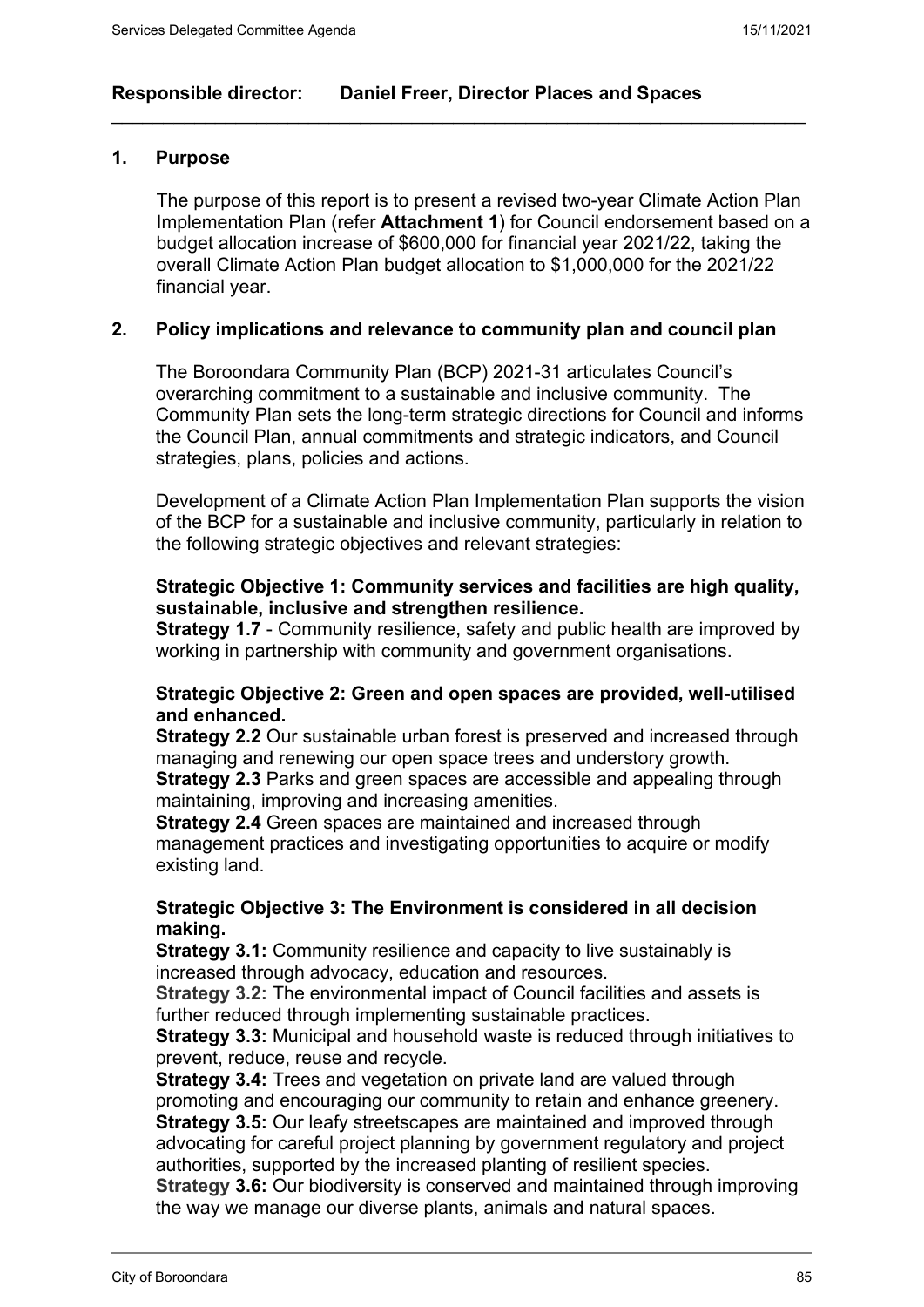**Strategic Objective 4: Protect the heritage and respect the character of Boroondara, while facilitating appropriate, well-designed development. Strategy 4.4:** New development positively contributes to amenity and liveability through design excellence.

**Strategy 4.5:** Better development outcomes are achieved through advocacy to State Government and industry bodies for changes to planning controls and policies.

### **Strategic Objective 5: Travel options are safe, efficient and accessible, with active and public transport encouraged.**

**Strategy 5.4:** Off-road bike paths and on-road cycling lanes are interconnected and safe through expanding access and infrastructure for cyclists.

**Strategy 5.5:** Sustainable transport use is encouraged and supported through delivery of green travel programs and advocacy to State and Federal Governments.

**Strategy 5.6:** Emerging transport options including e-mobility are planned for by exploring initiatives that increase safety and public confidence in e-mobility use and infrastructure.

There are also a number of other Council strategies, policies and initiatives which relate to Climate including:

- Integrated Water Management Strategy (IWMS) 2014-2024
- Waste Minimisation and Recycling Strategy (WMRS) 2017
- Urban Biodiversity Strategy (UBS) 2013-2023
- Integrated Transport Strategy (ITS) 2006
- Urban Agriculture Discussion Paper
- Shade Policy 2017-2027 and Action Plan
- Living For Our Future Program
- Boroondara Tree Strategy 2017-2027 and Action Plan
- Sustainable Council Buildings Policy 2016
- Boroondara Bicycle Strategy 2008
- Car Share Policy and Care Share Procedures 2013

### **3. Background**

The Climate Action Plan and initial version of the Implementation Plan were presented at the Ordinary Meeting of Council on 27 September 2021 and it was resolved that Council:

1. Adopt the Climate Action Plan (as annexed to the minutes as Attachment 1). 2. Adopt the Climate Action Plan Implementation Plan 2021-2023 (as annexed to the minutes as Attachment 2).

3. Note that an amended Climate Action Plan Implementation Plan 2021-2023 will be presented to Council subject to additional funding allocation made through a future budget allocation.

At the Ordinary Council Meeting on 25 October it was resolved by Council to:

Allocate an additional \$600,000 for Climate Action initiatives as identified in Attachment 3 (as annexed to the minutes), bringing the total expenditure for the year on the implementation of Climate Action Plan initiatives to \$1M.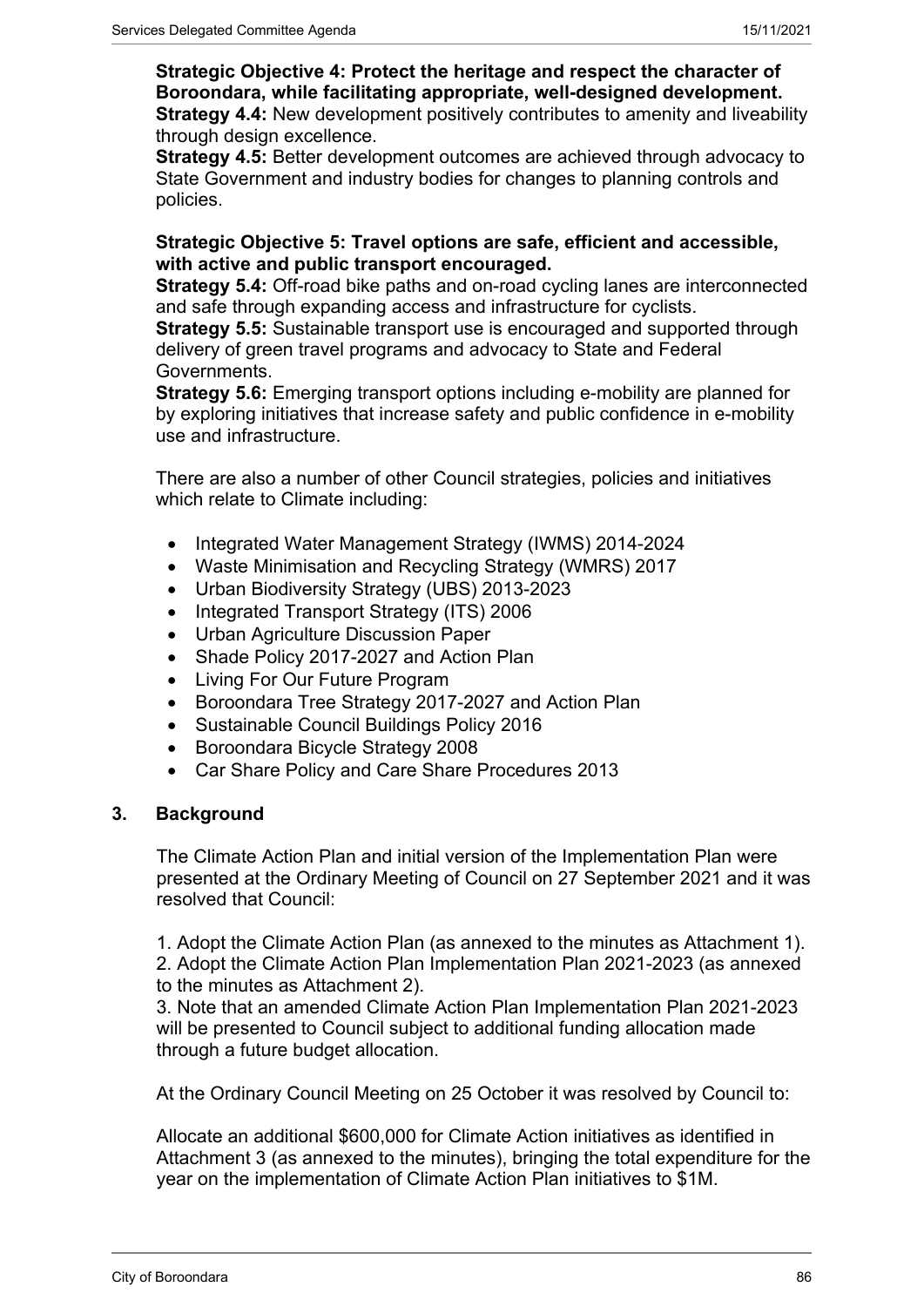### **4. Outline of key issues/options**

The Implementation Plan is for the first two years of the Climate Action Plan and includes actions that are funded through a variety of budgets. Initiatives are grouped under the themes of the Climate Action Plan and linked to the overarching actions of the Plan. The Implementation Plan prioritises actions that will have the most impact on emissions, both for Council and community, opportunities where there is a return on the investment and actions that protect against negative impacts. This aligns with the feedback received that identified the top priorities for action being trees/biodiversity, renewables/solar and reduction of emissions.

An additional funding allocation of \$600,000 in 2021/22 for the Climate Action Plan has now been made by Council. This additional funding has allowed increased funding for actions already included in 2021/22 and actions to be brought forward from 2022/23. No change in the forshadowed budget for 2022/23 has been made. Where actions have been brought forward to 2021/22, the forshadowed budget has been redirected to alternative actions. Changes to the Climate Action Plan are summarised as follows:

Increased funding to existing actions

- An increase in the number of Council buildings to have Solar PV installed from three-four to five-eight, and audit of remaining building portfolio to identify future PV sites.
- Increased expenditure for implementing actions from previous building audits.
- The action to develop and deliver a home and business energy audit program brought forward to 2021/22.
- The action to develop a plan to increase tree canopy and biodiversity plantings over a two hectare area of the Freeway Golf Course and begin implementation of that plan brought forward to 2021/22.
- The action to undertake a comprehensive audit of Council's tree population, including canopy cover, identification of planting opportunities, and assessment of tree health brought forward to 2021/22.
- The action to engage a Landscape Compliance Officer to audit planting required on private property as per conditions of planning permits brought forward to 2021/22.
- The action to provide support for Environmentally Sustainable Development (ESD) in private development through a program of advice and support brought forward to 2021/22.
- The action to expand on the Living for Our Future workshop program brought forward to 2021/22.

Additional actions

- Undertake audits of four-six Council buildings to identify least cost of abatement energy efficiency upgrades (excluding buildings that have undergone recent renewal) in 2021/22 and 2022/23.
- Incorporate use of commercial and/or operational EVs into Council's fleet (or contracted waste services) in 2021/22.
- Develop an Urban Greening Strategy for Boroondara in 2022/23.
- Establish tree selection criteria for new and replacement tree planting based on environmental performance, site suitability and adaptation to climate change in 2021/22.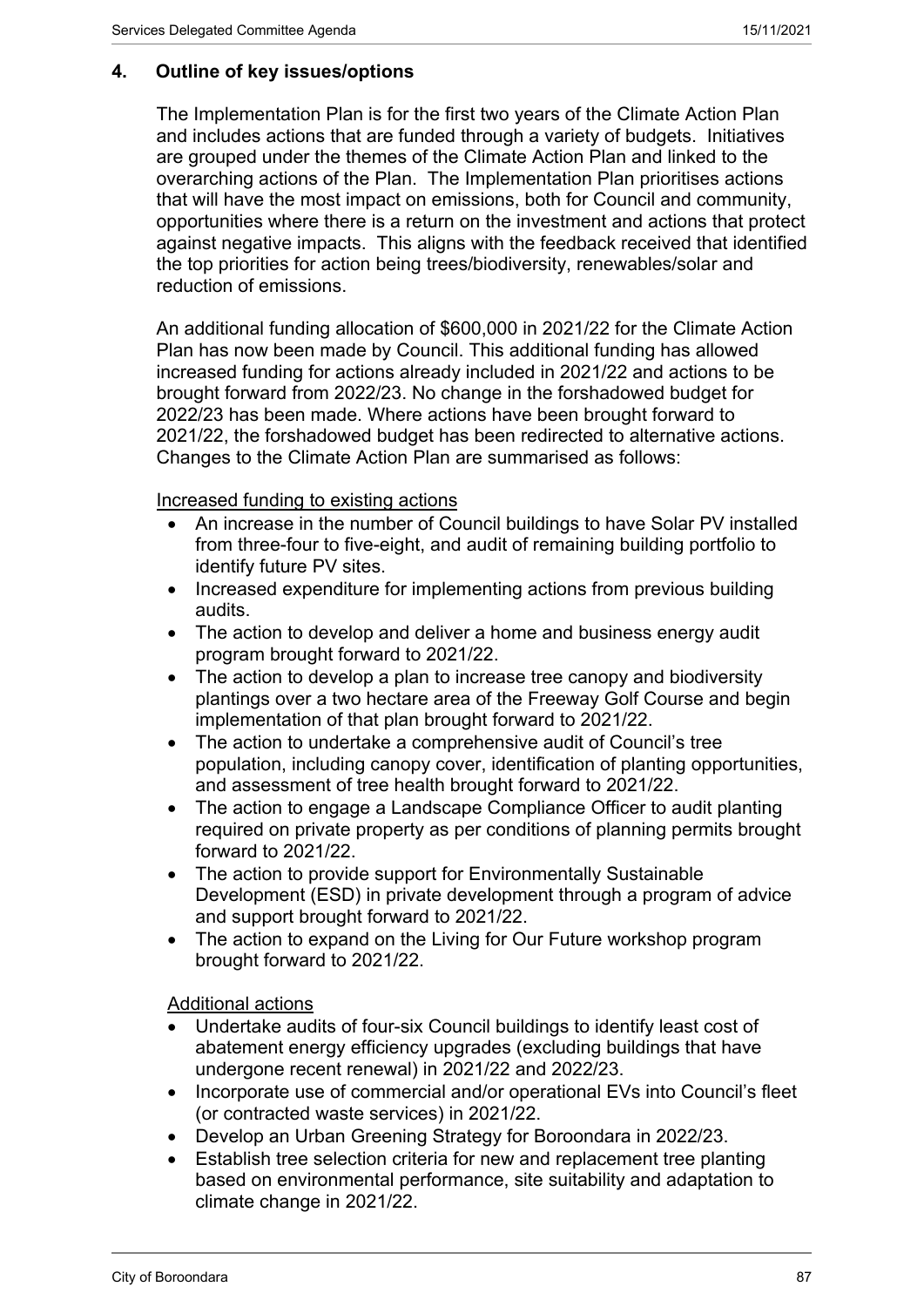- Participate in an Australian first recycled glass sand trial to determine if it is a suitable growing medium for natural turf in 2021/22.
- Develop and trial a modern cloth nappies education program in 2021/22.
- Develop and roll out a School's sustainability engagement program in 2022/23.
- Develop and implement a Climate Action Plan community engagement strategy in 2021/22.

### **5. Consultation/communication**

Development of the Climate Action Plan was based on extensive community consultation. The first phase of the consultation was conducted in August and September 2020. Phase 2 of community engagement was conducted in March and April 2021 and made use of a brief survey and public online forums and sought to 'check in with our community' about the results of the first stage of consultation. Phase 3 was conducted in July and August 2021, to receive feedback on the draft Plan.

A report on all consultation phases is published on Council's website.

### Internal consultation

Consultation with various departments has been undertaken to inform and refine targets and actions. These include, Environmental Sustainability and Open Space, Traffic and Transport, Strategic and Statutory Planning, Capital Works, Facilities, Waste and Infrastructure and Chief Financial Office.

### **6. Financial and resource implications**

The Climate Action Plan Implementation Plan has an associated budget of \$1,000,000 for the 2021/22 financial year, and foreshadows a further \$1,000,000 for the 2022/23 financial year. The majority of actions identified in the Implementation Plan are funded from alternative currently committed or foreshadowed operating and project budgets that have been considered through the Council budget process. These actions, which include substantial expenditure such as ESD standards in Council's building program and Council's Tree and Biodiversity Programs represent a large proportion of our financial commitment to our environment.

### **7. Governance issues**

The implications of this report have been assessed in accordance with the requirements of the Victorian Charter of Human Rights and Responsibilities. The officers responsible for this report have no direct or indirect interests requiring disclosure.

### **8. Social and environmental issues**

The Implementation Plan outlines actions to be delivered to reduce harmful emissions from Council's operations, facilitate the reduction of community emissions by the community and preserve and protect our natural assets to meet the challenges of a changing climate. The Implementation Plan will guide Council's climate related actions over the next two financial years and deliver wide ranging social and environmental benefits for our community.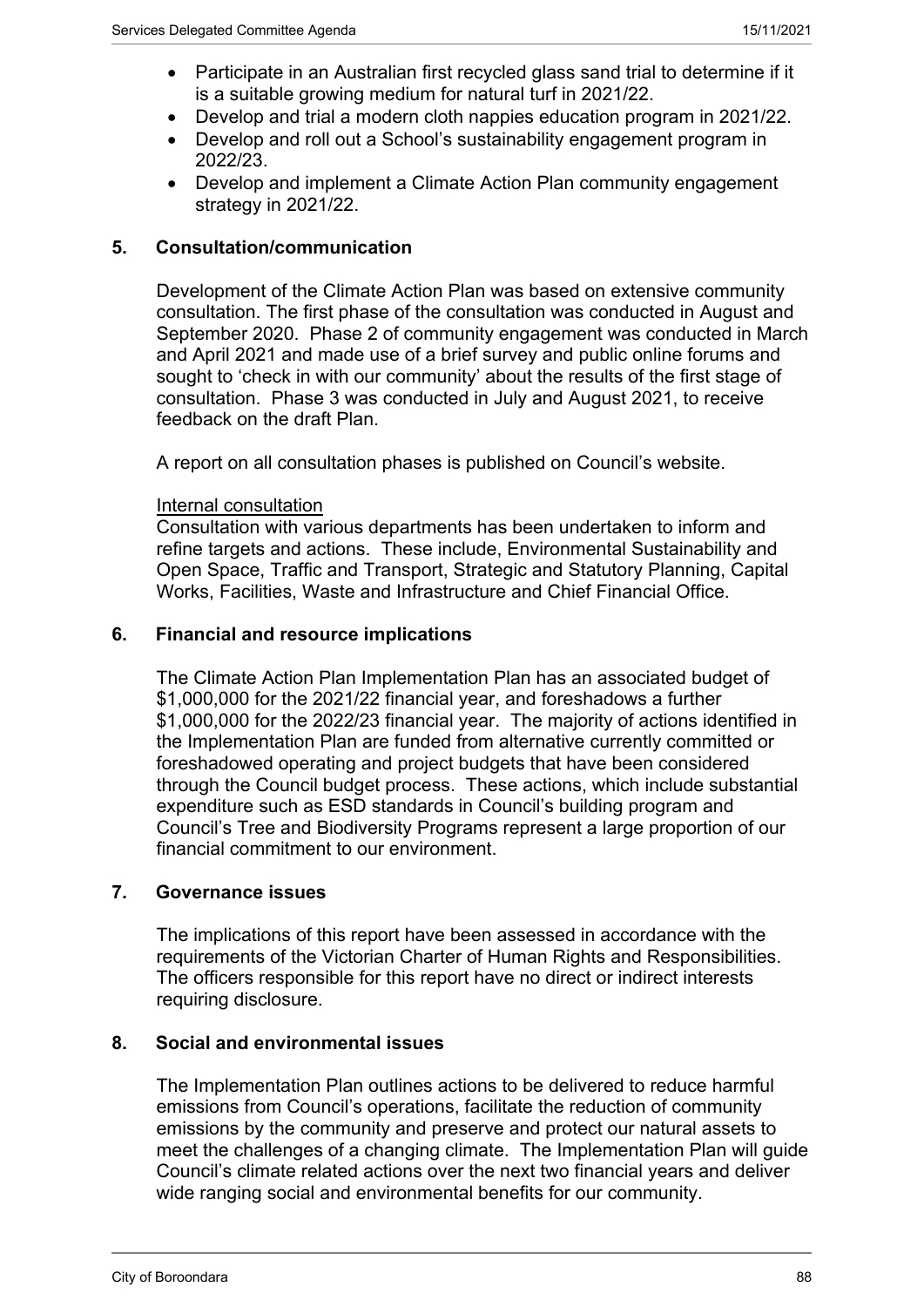### **9. Evaluation and review**

Council will regularly promote and provide updates on its performance in delivering the Climate Action Plan through all of its media channels. Council will also provide an annual report on its delivery of actions in the Implementation Plan and progress toward targets through a Climate Action Plan update report. The Implementation Plan will be reviewed and updated every two years including a community survey process.

### **10. Conclusion**

The Climate Action Plan Implementation Plan has been revised based on an increase in budget allocation from \$400,000 to \$1,000,000. The Implementation Plan provides details of the actions that will be taken across the next two financial years to make progress towards the Climate Action Plan targets for both Council operations and for the whole of Boroondara to reduce emissions and for other sustainability priorities. The Climate Action Plan Implementation Plan is now presented for adoption.

**Manager:** David Shepard, Environmental Sustainability and Open Spaces

**Report officer:** Amy Shaw, Acting Coordinator Environmental Sustainability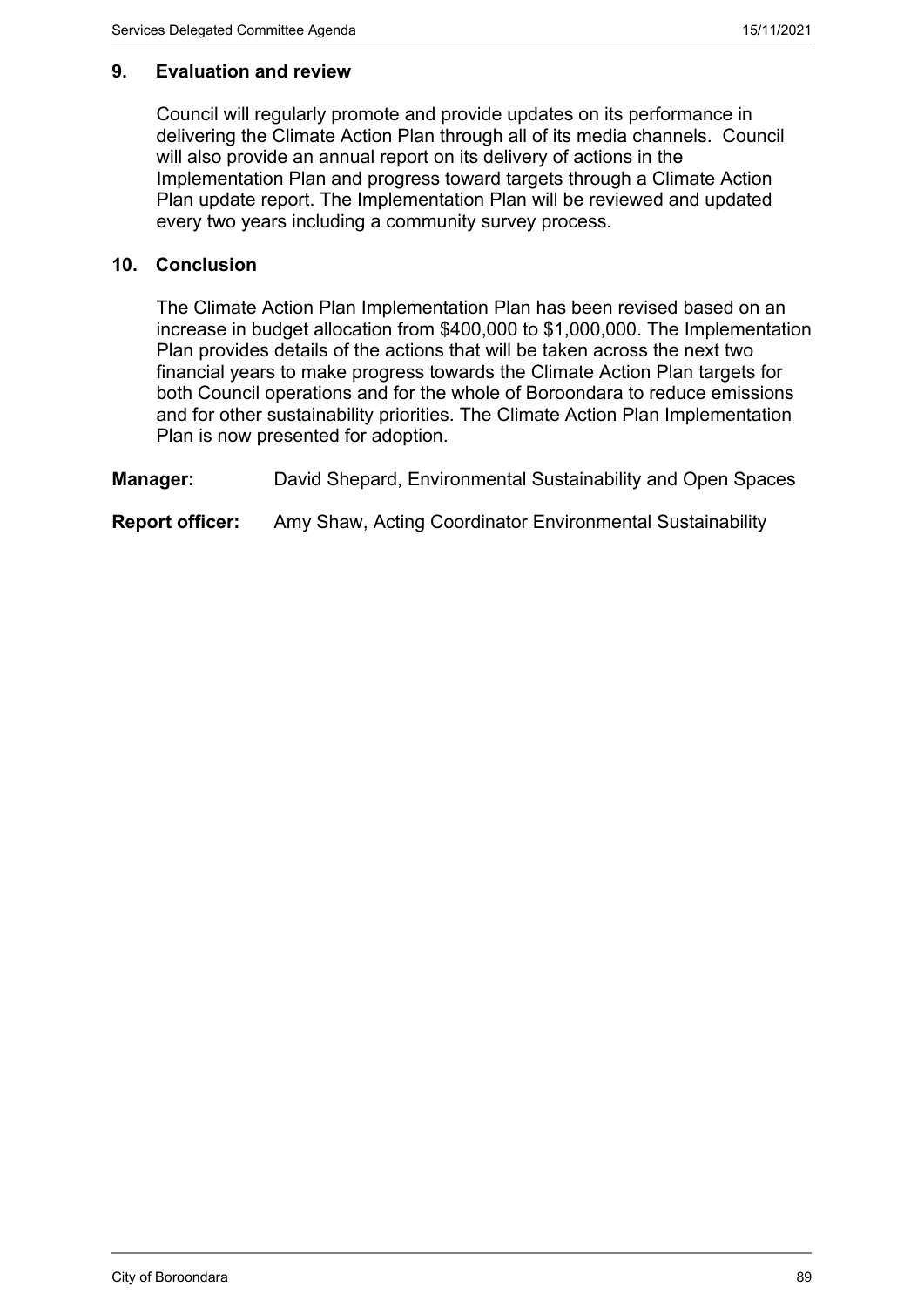

# Climate Action Plan

Implementation Plan 2021/22 and 2022/23



City of Boroondara and a set of Attachment 3.3.1 and 3.3.1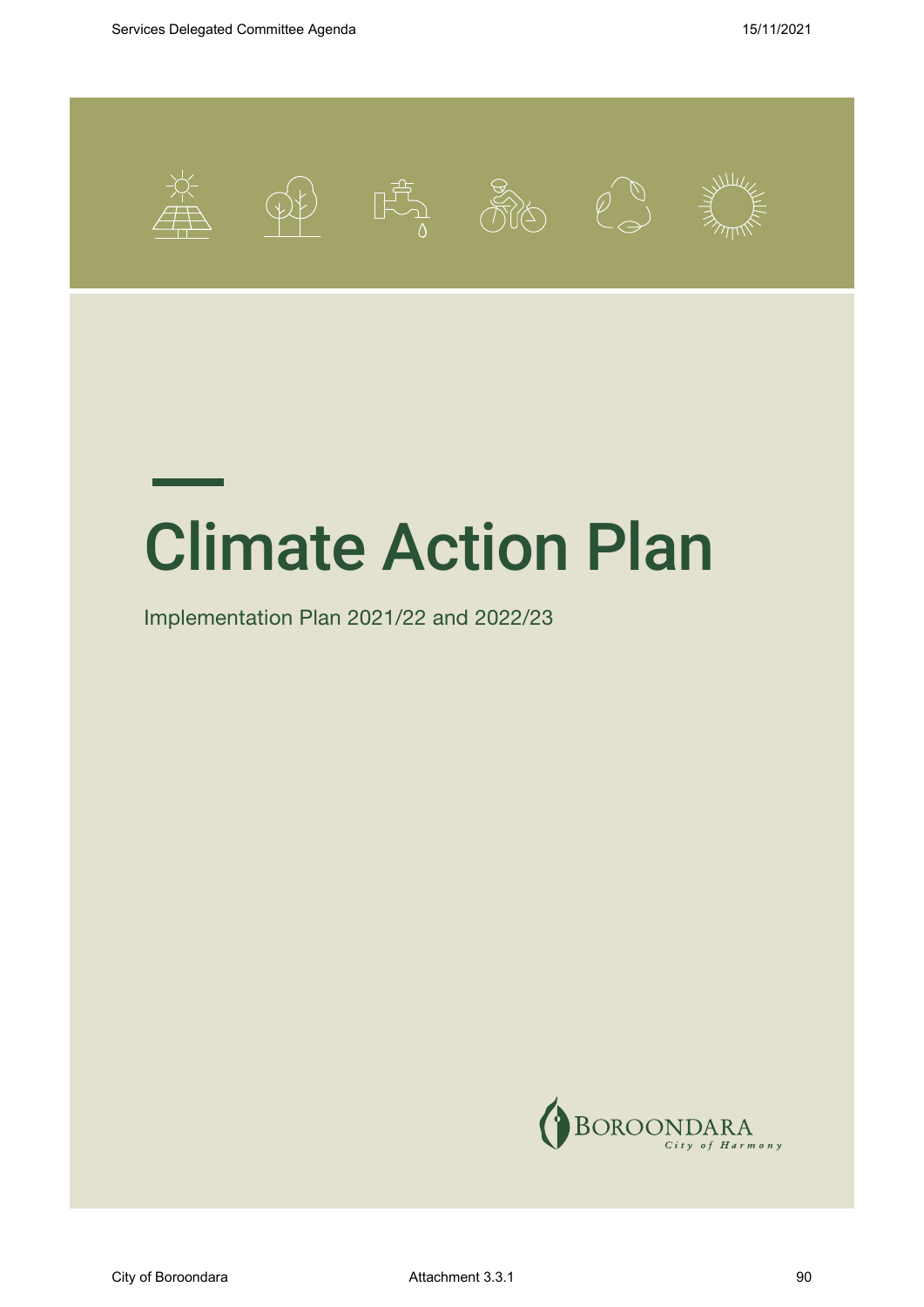# **Introduction**

The *Climate Action Plan (2021)* sets the direction for Council's response to the challenge of climate change over a ten-year period. This Implementation Plan defines the highest priority actions for implementation over the first two years. This Implementation Plan does not duplicate background information found in the Climate Action Plan, but presents tangible actions that will be undertaken by Council either alone or in partnership with our community or other organisations over the next two years.

| <b>Introduction</b>                            | 2               |
|------------------------------------------------|-----------------|
| Energy efficiency and renewable energy actions | 4               |
| <b>Biodiversity and trees actions</b>          | 6               |
| Water and waterways actions                    | 8               |
| <b>Transport actions</b>                       | 9               |
| Circular economy (waste) actions               | 10              |
| <b>Overarching actions</b>                     | 12 <sub>2</sub> |
| <b>Complementary activities</b>                | 14              |

Actions are grouped in tables according to the key themes of the Climate Action Plan. It is acknowledged that actions may support multiple themes and targets identified in the Climate Action Plan,

however to avoid duplication actions have been nominally placed against themes they appear to be most aligned with. In some cases, where an action has strong links to multiple themes, the action has been included in the Overarching actions section.

There is also a complementary activities section which highlights some of Council's many complementary activities that are consistent with the Climate Action Plan's vision and objectives.

# **Contents**



**2** CAP Implementation Plan 2021/22 and 2022/23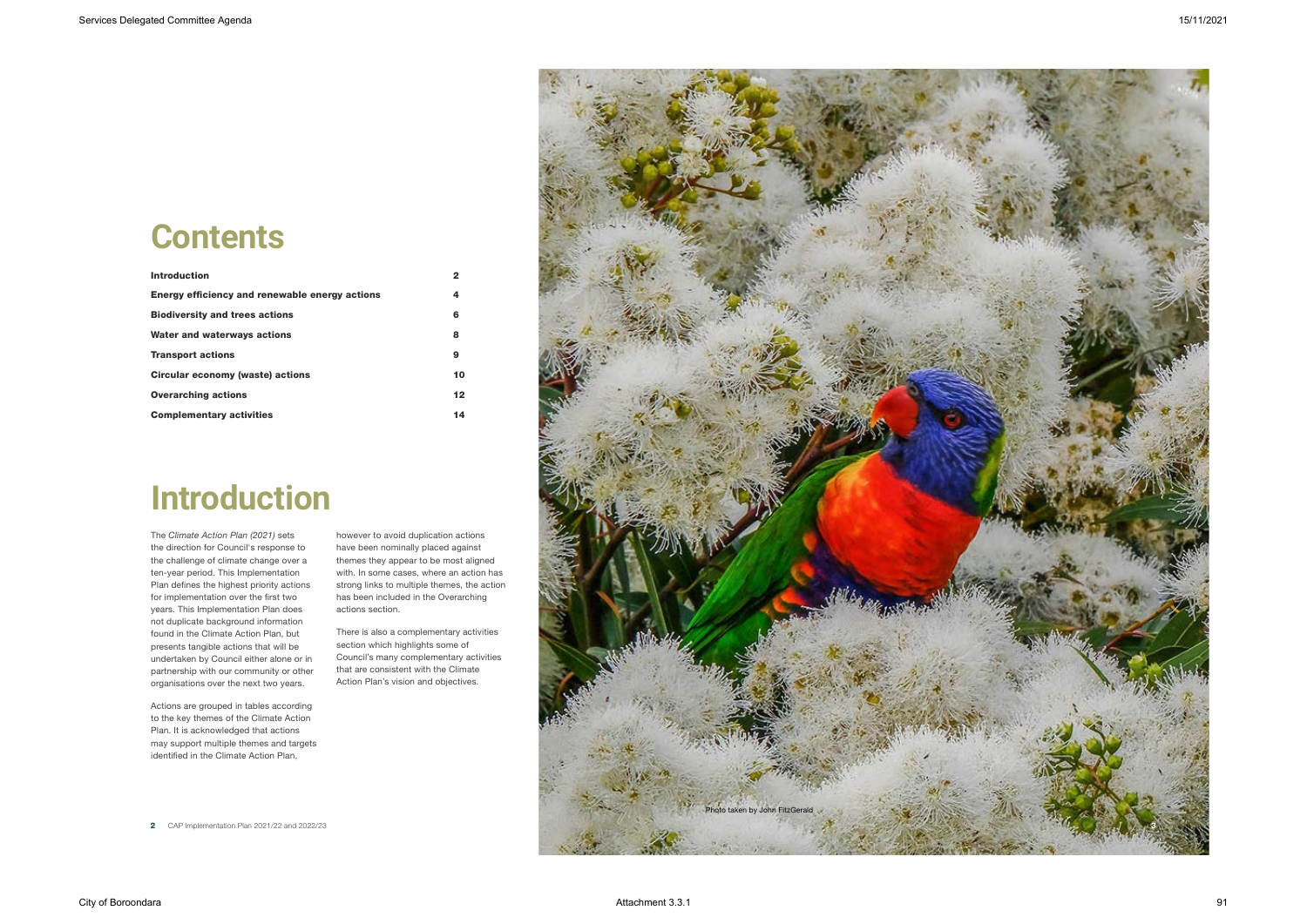# **Energy efficiency and renewable energy**

|     | <b>Corporate action description</b>                                                                                                                                                                                            | <b>Time</b><br>frame | <b>Climate Action Plan linkage</b>                                                                                                    |
|-----|--------------------------------------------------------------------------------------------------------------------------------------------------------------------------------------------------------------------------------|----------------------|---------------------------------------------------------------------------------------------------------------------------------------|
| 1.1 | Offset corporate greenhouse gas emissions to<br>meet Council's carbon neutrality commitment.                                                                                                                                   | 21/22<br>22/23       | This aligns with action 1.4 and supports<br>the target of Council being net carbon<br>neutral by 2022.                                |
|     | Install additional solar PV on five-eight buildings<br>1.2 and conduct audit of remaining building<br>portfolio to identify future PV sites.                                                                                   | 21/22<br>22/23       | This aligns with action 1.2 and supports<br>the target to install 1MW additional solar<br>PV on Council buildings by 2030.            |
| 1.3 | Implement outstanding actions from audits<br>completed prior to 2022.                                                                                                                                                          | 21/22<br>22/23       | This aligns with action 1.5 and supports<br>the target of 90% Council actual emission<br>reduction by 2030.                           |
| 1.4 | Undertake audits of four-six Council buildings<br>to identify least cost of abatement energy<br>efficiency upgrades (excluding buildings that<br>have undergone recent renewal).                                               | 21/22<br>22/23       | This aligns with action 1.6 and supports<br>the target of 90% Council actual emission<br>reduction by 2030.                           |
| 1.5 | Purchase electric small plant and equipment<br>such as chainsaws and blowers.                                                                                                                                                  | 21/22                | This aligns with action 1.8 and supports<br>the target of 90% Council actual emission<br>reduction by 2030.                           |
| 1.6 | Implement electric upgrades at four sites<br>(natural gas disconnection).                                                                                                                                                      | 22/23                | This aligns with action 1.3 and supports<br>the target of a 50% reduction in the<br>number of Council buildings using gas by<br>2030. |
| 1.7 | Purchase green electricity for Council's<br>small sites (approximately 20% of electricity                                                                                                                                      | 21/22                | This action supports the target of 90%<br>Council actual emission reduction by                                                        |
|     | used by Council).                                                                                                                                                                                                              |                      | 2030.                                                                                                                                 |
| 1.8 | Continue replacing residential streetlights<br>with efficient globes and technology.<br>Over 7000 lights have already been upgraded.                                                                                           | Ongoing              | This action supports the target of 90%<br>Council actual emission reduction by<br>2030.                                               |
| 1.9 | Purchase 100% renewable energy for Council's<br>main buildings and streetlights via a Power<br>Purchase Agreement. Since July 2020,<br>approximately 80% of Council used electricity<br>is generated at a Victorian wind farm. | Ongoing              | This action supports the target of 90%<br>Council actual emission reduction by<br>2030.                                               |
|     | Update major road streetlight feasibility study<br>1.10 and seek State Government funding<br>to implement.                                                                                                                     | 21/22                | This aligns with action 1.7 and supports<br>the target of 90% Council actual emission<br>reduction by 2030.                           |
| 4   | CAP Implementation Plan 2021/22 and 2022/23                                                                                                                                                                                    |                      |                                                                                                                                       |

|      | <b>Partnership action description</b>                                                                                                                                                                | <b>Time</b><br>frame |
|------|------------------------------------------------------------------------------------------------------------------------------------------------------------------------------------------------------|----------------------|
| 1.11 | Implement a solar PV bulk buy program for<br>homes and businesses. Subject to feasibility,<br>program will include additional products such<br>as batteries and heat pumps.                          | 21/22<br>22/23       |
| 1.12 | Develop and deliver a home and business<br>energy audit program.                                                                                                                                     | 21/22<br>22/23       |
| 1.13 | Provide sustainability resources for loan via<br>the Boroondara Libraries. Items including:<br>• Power monitors for electricity audits<br>• Simple thermal cameras to identify<br>'leaky' buildings. | Ongoing              |
| 1.14 | Provide increased support for community<br>leadership on climate action.                                                                                                                             | 21/23<br>22/23       |
|      |                                                                                                                                                                                                      |                      |
|      | Policy and advocacy action description                                                                                                                                                               | <b>Time</b><br>frame |
| 1.15 | Develop a natural gas transition plan for Council<br>buildings with a focus on high emission sites<br>including aquatic centres (subject to initial<br>feasibility and analysis).                    | 21/22                |

### **Climate Action Plan linkage**

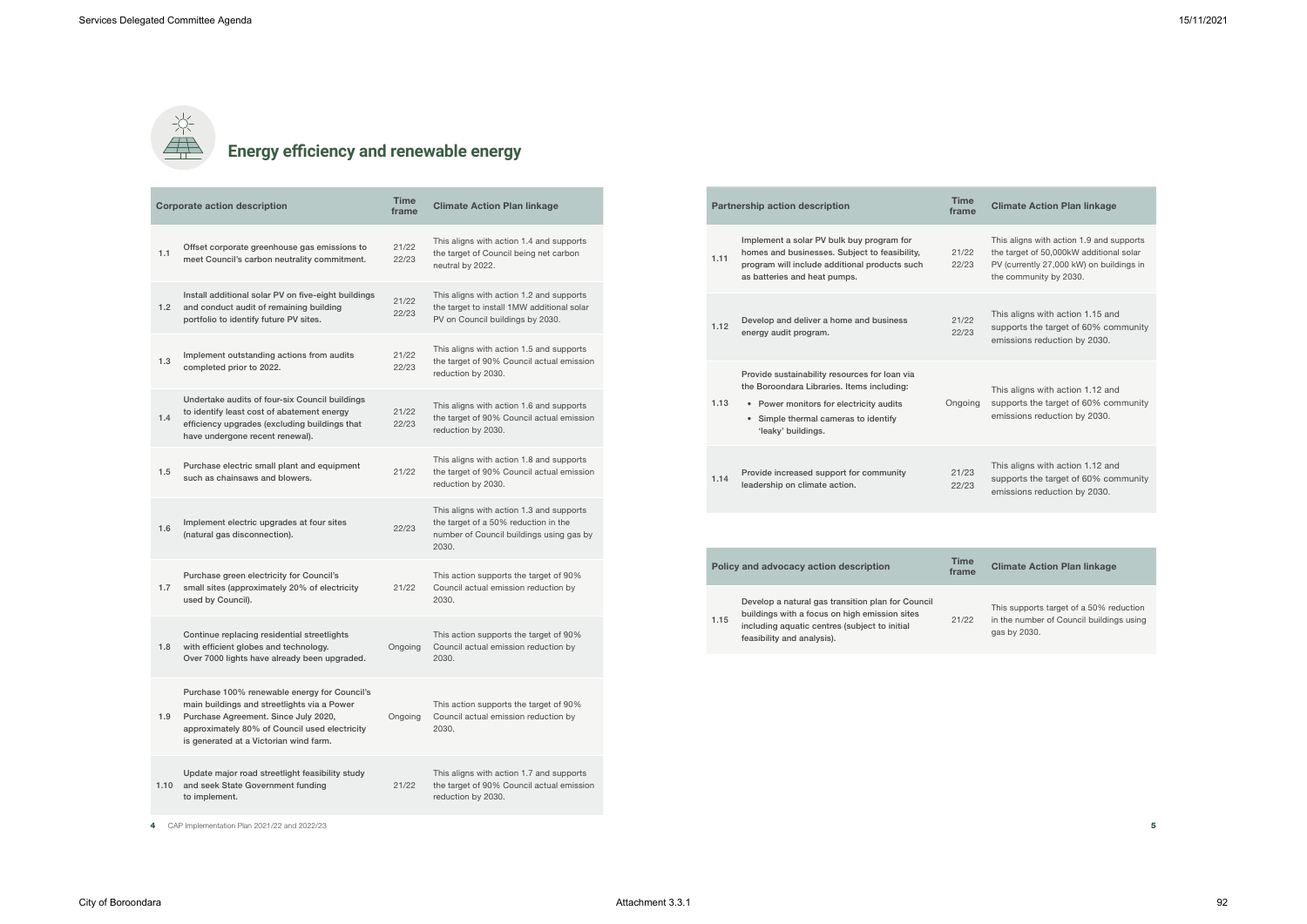# **Biodiversity and trees**

|     | <b>Corporate action description</b>                                                                                                                                                                                    | <b>Time</b><br>frame | <b>Climate Action Plan linkage</b>                                                                                                                      |
|-----|------------------------------------------------------------------------------------------------------------------------------------------------------------------------------------------------------------------------|----------------------|---------------------------------------------------------------------------------------------------------------------------------------------------------|
| 2.1 | Develop a plan to increase tree canopy and<br>biodiversity plantings over a two hectare<br>area of the Freeway Golf Course and begin<br>implementation of that plan.                                                   | 21/22<br>22/23       | This aligns with action 2.3 and supports<br>the target for canopy cover in Boroondara<br>to increase from 28% to 30%.                                   |
| 2.2 | Increase the area managed for biodiversity<br>by one hectare a year and continue maintain<br>existing area (currently 51 hectares).                                                                                    | 21/22<br>22/23       | This aligns with action 2.1 and supports<br>the target to have 61 hectares of land<br>managed for biodiversity by 2030<br>(compared the current 51 ha). |
| 2.3 | Undertake annual street tree planting and<br>renewal of 1000 trees per year.                                                                                                                                           | 21/22<br>22/23       | This aligns with action 2.3 and supports<br>the target to increase the number of street<br>trees to 80,000 by 2030 (compared to the<br>current 66,000). |
| 2.4 | Undertake a review of mowing frequencies to<br>align with good turf practices, improved turf<br>health and reduced resource use and increased<br>carbon sequestration. Aim to decrease mowing<br>by approximately 40%. | 21/22                | This action supports the target of 90%<br>Council actual emission reduction by<br>2030.                                                                 |
| 2.5 | Design and rebuild Maranoa Botanic Garden<br>office space to inlcude an environmental<br>education facility (will be completed 2023/24).                                                                               | 21/22<br>22/23       | This action supports the target to have<br>3,000 annual participants in sustainability<br>workshops/education opportunities.                            |
|     |                                                                                                                                                                                                                        |                      |                                                                                                                                                         |
|     | <b>Partnership action description</b>                                                                                                                                                                                  | <b>Time</b><br>frame | <b>Climate Action Plan linkage</b>                                                                                                                      |

| 2.6  | Provide increased support for community<br>groups working in biodiversity areas.                                                                                         | 21/22<br>22/23 | This aligns with action 2.2.                                                                                                                                 |
|------|--------------------------------------------------------------------------------------------------------------------------------------------------------------------------|----------------|--------------------------------------------------------------------------------------------------------------------------------------------------------------|
| 2.7  | Deliver the Backyard Biodiversity Project<br>annually to encourage and support residents<br>to create indigenous habitat gardens.                                        | 21/22<br>22/23 | This aligns with action 2.5 and supports<br>the target for residents and schools to<br>plant 50,000 new indigenous plants<br>including 10,000 trees by 2030. |
| 2.8  | Develop a self-guided walking tour for<br>Maranoa Botanic Gardens.                                                                                                       | 22/23          | This action supports the target to have<br>3,000 annual participants in sustainability<br>workshops/education opportunities.                                 |
| 2.9  | Provide 5,000 indigenous tube stock to<br>schools, community groups and residents.                                                                                       | 21/22<br>22/23 | This aligns with action 2.4 and supports<br>the target for residents and schools to<br>plant 50,000 new indigenous plants<br>including 10,000 trees by 2030. |
| 2.10 | Develop and deliver a weed swap initiative<br>that allows residents to access free<br>indigenous plants in return for removing<br>environmental weeds from their garden. | 21/22          | This aligns with action 2.4 and supports<br>the target for residents and schools to<br>plant 50,000 new indigenous plants<br>including 10,000 trees by 2030. |

This aligns with action 2.11 and supports the target for canopy cover in Boroondara to increase from 28% to 30%.

This aligns with action 2.11 and supports the target for canopy cover in Boroondara to increase from 28% to 30%.

|  |      | <b>Adaptation action description</b>                                                                                                                                                                                                                                                                                        | <b>Time</b><br>frame |
|--|------|-----------------------------------------------------------------------------------------------------------------------------------------------------------------------------------------------------------------------------------------------------------------------------------------------------------------------------|----------------------|
|  | 2.11 | Undertake a comprehensive audit of Council's<br>tree population, including canopy cover,<br>identification of planting opportunities, and<br>assessment of tree health. This information is<br>essential for future renewal and planting, and<br>the development of an effective Urban Greening<br>Strategy for Boroondara. | 21/22<br>22/23       |
|  | 2.12 | Develop an Urban Greening Strategy<br>for Boroondara.                                                                                                                                                                                                                                                                       | 22/23                |
|  | 2.13 | Establish tree selection criteria for new<br>and replacement tree planting based on<br>environmental performance, site suitability and<br>adaptation to climate change.                                                                                                                                                     | 21/22                |
|  | 2.14 | Review and promote the Naturestrip Guidelines<br>to facilitate use of these spaces to enhance<br>biodiversity.                                                                                                                                                                                                              | 21/22                |
|  | 2.15 | Expand our log hollow habitat enhancement for<br>sugar gliders program to include the installation<br>and monitoring of log hollows for hollow<br>dependent birds.                                                                                                                                                          | 21/22<br>22/23       |
|  |      |                                                                                                                                                                                                                                                                                                                             |                      |
|  |      | Policy and advocacy action description                                                                                                                                                                                                                                                                                      | <b>Time</b><br>frame |
|  | 2.16 | Engage a Landscape Compliance Officer to<br>audit planting required on private property as<br>per conditions of planning permits.                                                                                                                                                                                           | 21/22<br>22/23       |

6 CAP Implementation Plan  $2021/22$  and  $2022/23$ 

This aligns with action 2.6 and supports the target for canopy cover in Boroondara to increase from 28% to 30%.

This aligns with action 2.10 and supports the target for canopy cover in Boroondara to increase from 28% to 30%.

This aligns with action 2.7 to deliver a program of habitat restoration and install nest boxes.

### **Climate Action Plan linkage**

This aligns with action 2.14 and supports the target for canopy cover in Boroondara to increase from 28% to 30%.

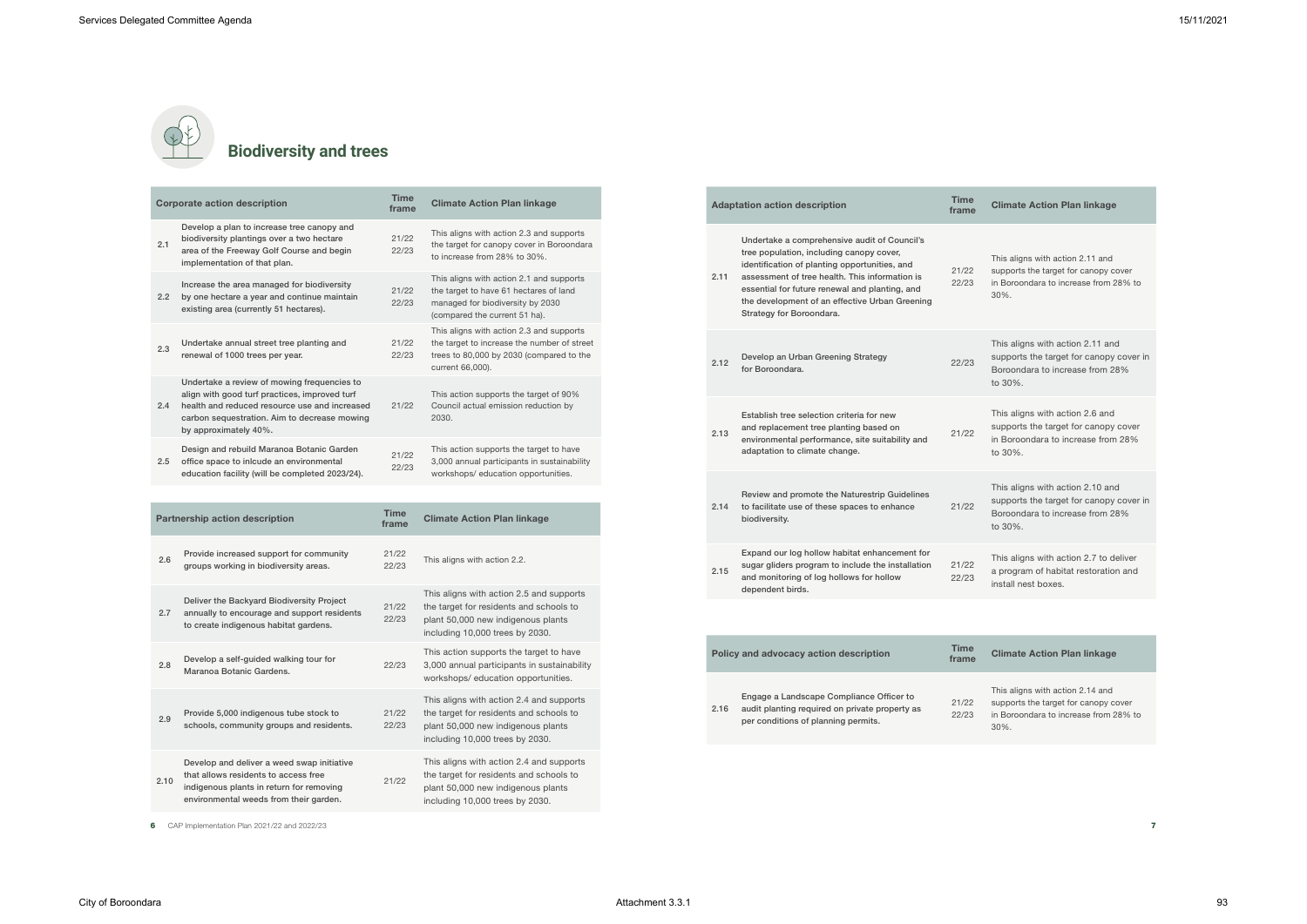### **Water and waterways**

This aligns with actions 4.1 and 4.24 and supports the target that Council fleet is 90% electric (or alternative low emissions option) by 2030.

This aligns with action 4.7 and supports the target that there is access to EV charging within 2 km of all activity centres by 2030.

This aligns with action 4.24 and supports the target that Council fleet is 90% electric (or alternative low emissions option) by 2030.

This action supports the target of 60% community emissions reduction by 2030.

This aligns with action 4.1 and supports the target that Council fleet is 90% electric (or alternative low emissions option) by 2030.

|     | <b>Corporate action description</b>                                                                                                                                                                               | <b>Time</b><br>frame | <b>Climate Action Plan linkage</b>                                                                                                                                                |
|-----|-------------------------------------------------------------------------------------------------------------------------------------------------------------------------------------------------------------------|----------------------|-----------------------------------------------------------------------------------------------------------------------------------------------------------------------------------|
| 3.1 | Develop a new Integrated Water Management<br>(IWM) infrastructure program: a prioritised plan<br>to develop and implement new IWM projects<br>(stormwater treatment, harvesting and reuse,<br>litter management). | 22/23                | This aligns with action 3.3 and supports<br>the target that Council harvests 65 ML of<br>alternative water per annum.                                                             |
| 3.2 | <b>Construct Councils next priority Water</b><br>Harvesting Project - nominally at Macleay Park<br>subject to community consultation in 2021/22.                                                                  | 22/23                | This aligns with actions 3.2 and 3.7 and<br>supports the target that Council harvests<br>65 ML of alternative water per annum.                                                    |
| 3.3 | Conduct an annual program of water efficiency<br>retrofits.                                                                                                                                                       | Ongoing              | This action will improve water efficiency<br>across Council buildings.                                                                                                            |
|     |                                                                                                                                                                                                                   |                      |                                                                                                                                                                                   |
|     | Policy and advocacy action description                                                                                                                                                                            | <b>Time</b><br>frame | <b>Climate Action Plan linkage</b>                                                                                                                                                |
| 3.4 | Develop a program of winter irrigation of parks<br>and open space using surplus water from<br>our current and future raingardens and water<br>harvesting facilities.                                              | 21/22<br>22/23       | This aligns with action 3.13.                                                                                                                                                     |
| 3.5 | Develop a cleaner building site program,<br>targeting sediment runoff from development<br>sites, and an engagement and enforcement<br>program.                                                                    | 22/23                | This aligns with actions 3.6 and 3.12<br>and will prevent sand, soil, cement and<br>other building materials from reaching<br>waterways, resulting in a healthier<br>environment. |



|     | <b>Corporate action description</b>                                                                                                                                                                                                                                    | <b>Time</b><br>frame |
|-----|------------------------------------------------------------------------------------------------------------------------------------------------------------------------------------------------------------------------------------------------------------------------|----------------------|
| 4.1 | Conduct electric vehicle charging feasibility<br>analysis at Council's Camberwell offices and<br>Kew and Riversdale depots.                                                                                                                                            | 21/22                |
| 4.2 | Install fast charging stations at two<br>community locations.                                                                                                                                                                                                          | 21/22                |
| 4.3 | Develop a fleet transition plan for the<br>transition of Council's and contractor<br>operations fleets to EV.                                                                                                                                                          | 21/22<br>22/23       |
| 4.4 | Incorporate use of commercial and/or<br>operational EVs into Council's fleet<br>(or contracted waste services).                                                                                                                                                        | 21/22                |
| 4.5 | Develop an EV charging plan for Boroondara<br>to support uptake of EV use in Boroondara<br>particularly for:<br>• residents unable to access off street parking<br>• residents in multi-unit development<br>• visitors to activity centres.                            | 22/23                |
| 4.6 | Complete feasibility study on connecting the<br>off-road cycling network through new links<br>(on and off road) including improved crossing<br>facilities on main and local roads (e.g. Box<br>Hill to Hawthorn Trail, Back Creek Bridge<br>investigation and design). | 21/22                |
|     |                                                                                                                                                                                                                                                                        |                      |
|     | Policy and advocacy action description                                                                                                                                                                                                                                 | <b>Time</b><br>frame |
| 4.7 | Release a bicycle strategy to set a framework<br>to advance the cycling infrastructure and mode<br>share in the Boroondara over the next 10 years.                                                                                                                     | 21/22                |
| 4.8 | Develop a policy position about EV and e-bike<br>charging infrastructure in all Council, State and<br>Federal projects in Boroondara.                                                                                                                                  | 21/22                |
| 4.9 | Review Council's Car Share Policy and<br>Procedures to identify options to support take<br>up of EV and low emission vehicles by the                                                                                                                                   | 22/23                |

This aligns with action 4.7 and supports the target that there is access to EV charging within 2km of all activity centres by 2030).

This aligns with action 4.9 and supports the target of 60% community emissions reduction by 2030.

### **Climate Action Plan linkage**

This aligns with action 4.16 and supports the target of 60% community emissions reduction by 2030.

Boroondara community.

8 CAP Implementation Plan 2021/22 and 2022/23  $\blacksquare$ 

This aligns with action 4.21 and supports the target of 60% community emissions reduction by 2030.

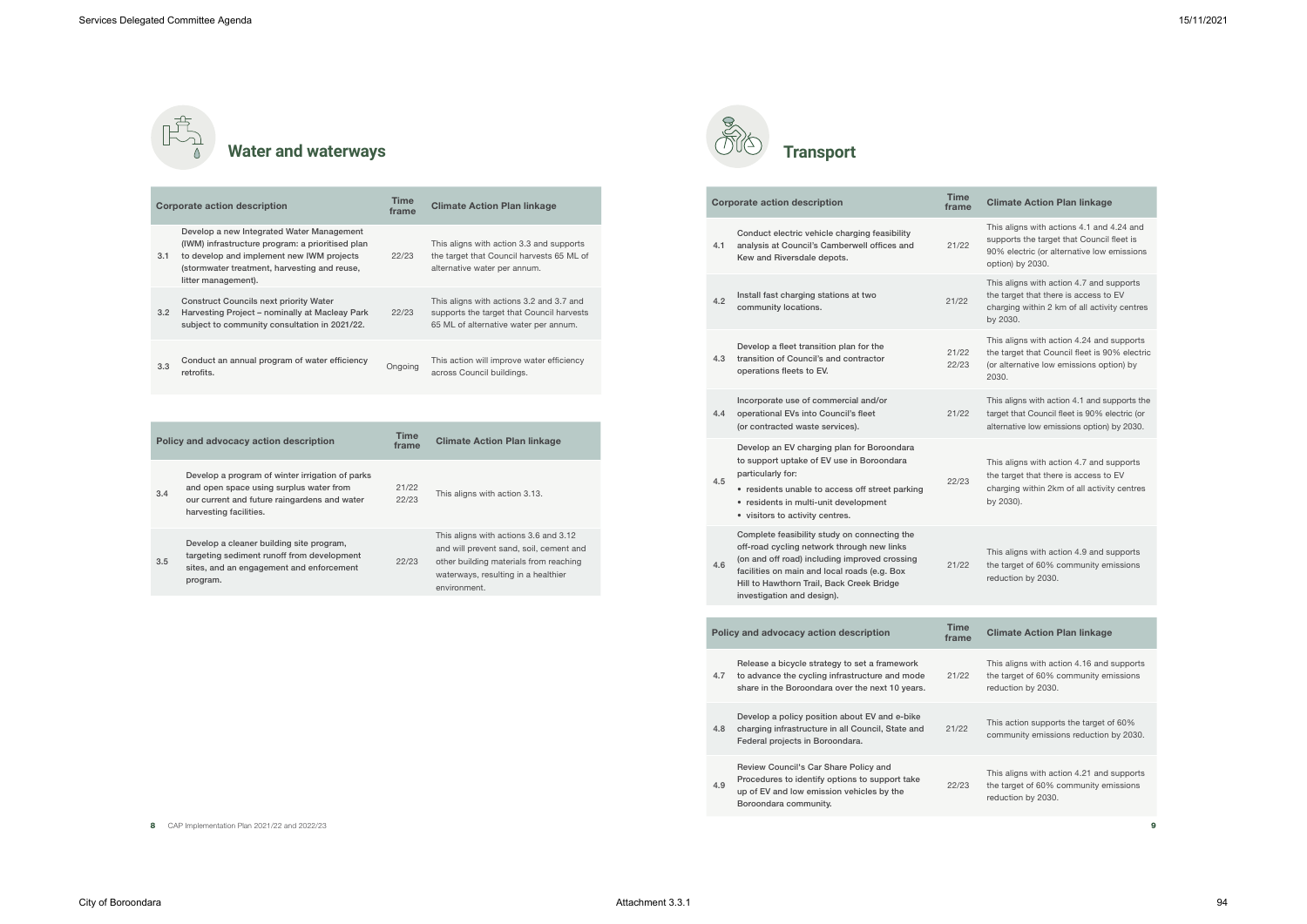## **Circular economy (waste)**

|     | <b>Corporate action description</b>                                                                                                                                                                                                   | <b>Time</b><br>frame | <b>Climate Action Plan linkage</b>                                                                                                             |
|-----|---------------------------------------------------------------------------------------------------------------------------------------------------------------------------------------------------------------------------------------|----------------------|------------------------------------------------------------------------------------------------------------------------------------------------|
| 5.1 | Continue to implement the FOGO program and<br>identify opportunities to expand the service.                                                                                                                                           | 21/22<br>22/23       | This aligns with action 5.5 and supports<br>the target of 80% diversion of waste from<br>landfill by 2030 (currently 69%).                     |
| 5.2 | When tendering for kerbside recycling collection<br>and processing contract, seek options for the<br>supply of EV as part of the service fleet.                                                                                       | 21/22                | This aligns with action 4.1 and supports<br>the target that Council fleet is 90% electric<br>(or alternative low emissions option) by<br>2030. |
| 5.3 | Review Council's public place waste and<br>recycling infrastructure to identify efficiencies<br>and gaps in service delivery.<br>Implement recommendations from review.                                                               | 21/22<br>22/23       | This action supports the target of 80%<br>diversion of waste from landfill by 2030<br>(currently 69%).                                         |
| 5.4 | Monitor the market and seek opportunities<br>to continue to expand the use of recycled<br>materials in asphalt roads and path projects<br>(currently approximately 20% recycled asphalt<br>material is used in new asphalt projects). | Ongoing              | This aligns with action 5.2 and will reduce<br>the amount of virgin materials required in<br>our road projects.                                |
| 5.5 | Review and deliver additional diversion through<br>hard waste collection service improvements.                                                                                                                                        | 22/23                | This aligns with action 5.9 and supports<br>the target of 80% diversion of waste from<br>landfill by 2030 (currently 69%).                     |
| 5.6 | Implement standard recycling bin materials<br>acceptance list (subject to release by State<br>Government).                                                                                                                            | 22/23                | This action supports the target of 80%<br>diversion of waste from landfill by 2030<br>(currently 69%).                                         |
| 5.7 | Participate in an Australian first recycled glass<br>sand trial to determine if it is a suitable growing<br>medium for natural turf.                                                                                                  | 21/22                | This is aligned with action 5.2.                                                                                                               |
| 5.8 | Develop kerbside recycling/FOGO<br>contamination management program.                                                                                                                                                                  | 21/22                | This action supports the target of 80%<br>diversion of waste from landfill by 2030<br>(currently 69%).                                         |

This aligns with action 5.10 and supports the target of 80% diversion of waste from landfill by 2030 (currently 69%).

|      | <b>Policy and advocacy action description</b>                                                                                                   | Time<br>frame |
|------|-------------------------------------------------------------------------------------------------------------------------------------------------|---------------|
| 5.12 | Develop a Circular Economy Strategy for<br>Boroondara to replace the current Waste<br>Minimisation and Recycling Strategy.                      | 22/23         |
| 5.13 | Develop Corporate Green Event and Single Use<br><b>Plastic Minimisation Policy.</b>                                                             | 22/23         |
| 5.14 | Advocate for Container Deposit Scheme<br>network operator to establish Container<br>Deposit Scheme drop off network locations<br>in Boroondara. | 22/23         |
| 5.15 | Participate in the submission process for the<br>National Construction Code 2025.                                                               | 22/23         |

**10** CAP Implementation Plan 2021/22 and 2022/23 **11** 

This aligns with action 5.3 and supports the target of 80% diversion of waste from landfill by 2030 (currently 69%).

This action supports the target of 80% diversion of waste from landfill by 2030 (currently 69%).

This aligns with action 5.11 that supports the target of 60% community emissions reduction by 2030.

This aligns with action 5.6 and supports the target of 80% diversion of waste from landfill by 2030 (currently 69%).

|      | <b>Partnership action description</b>                                                                                                                          | Time<br>frame |  |
|------|----------------------------------------------------------------------------------------------------------------------------------------------------------------|---------------|--|
| 5.9  | Provide additional community support and<br>advice through a program of circular economy<br>education and initiatives.                                         | 22/23         |  |
| 5.10 | Deliver a Plastic Free Pilot Program in<br>Camberwell to support approx. 15 hospitality<br>traders to reduce and eliminate appropriate<br>single use plastics. | 21/22         |  |
| 5.11 | Develop and trial a modern cloth nappies<br>education program.                                                                                                 | 21/22         |  |

This is aligned with action 5.7 and supports the target of 80% diversion of waste from landfill by 2030 (currently 69%).

This action supports the target of 80% diversion of waste from landfill by 2030(currently 69%).

### **Climate Action Plan linkage**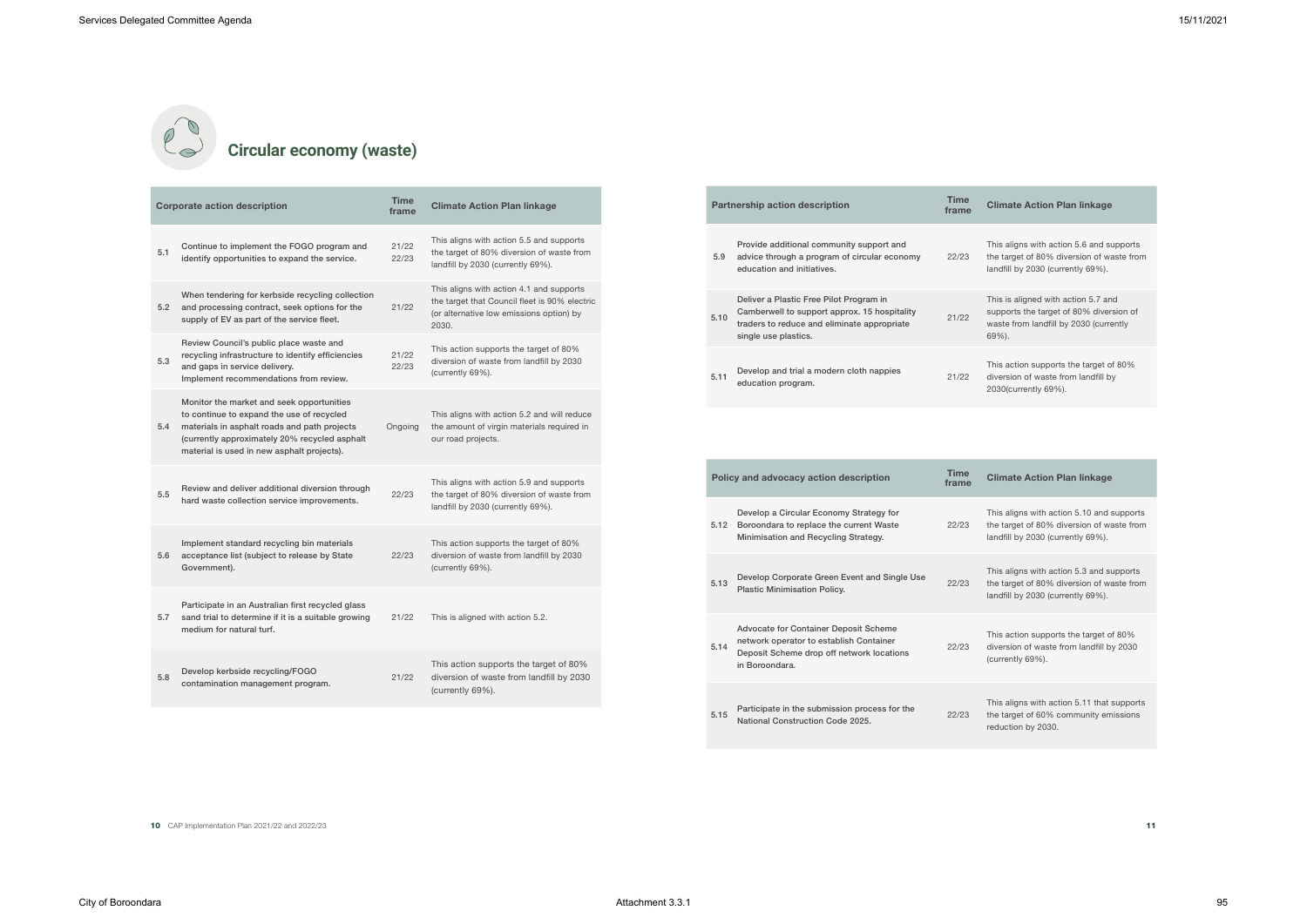

| <b>Corporate action description</b> |                                                                                                     | <b>Time</b><br>frame | <b>Climate Action Plan linkage</b>                                                                                                                                                                                                                        |
|-------------------------------------|-----------------------------------------------------------------------------------------------------|----------------------|-----------------------------------------------------------------------------------------------------------------------------------------------------------------------------------------------------------------------------------------------------------|
| 6.1                                 | Update Council's Sustainable Council<br><b>Building Policy.</b>                                     | 21/22                | This aligns with actions 1.1 and 3.1 and<br>supports target of 90% Council actual<br>emission reduction by 2030.<br>The updated policy will enable progressive<br>improvement to the environmental<br>sustainability performance of Council<br>buildings. |
| 6.2                                 | Engage an officer to increase support for<br>community sustainability education and<br>initiatives. | 21/22<br>22/23       | This aligns with actions 1.12, 2.5, 3.4, 4.6,<br>5.6, 6.11 and 6.15 and supports the target<br>to have 3,000 participants each year in<br>sustainability workshops or education<br>opportunities.                                                         |
| 6.3                                 | Develop and implement a Climate Action Plan<br>community engagement strategy.                       | 21/22                | This action supports the target of 60%<br>community emissions reduction by 2030.                                                                                                                                                                          |
| 6.4                                 | Promote and provide updates on performance<br>in delivering the Climate Action Plan.                | Ongoing              | This action will communicate our<br>progress to the community.                                                                                                                                                                                            |
| 6.5                                 | Report annually on Council's Climate Action<br>Plan activities.                                     | Ongoing              | This aligns with action 6.1 and will<br>communicate our progress to the<br>community.                                                                                                                                                                     |
| 6.6                                 | Update Council's staff induction process to<br>include climate change.                              | 21/22                | This aligns with action 6.2 and will ensure<br>new staff are aware of climate change and<br>Councils commitment to action.                                                                                                                                |

|     | <b>Partnership action description</b>                                                                                                                                                                   | <b>Time</b><br>frame | <b>Climate Action Plan linkage</b>                                                                                                                                                             |
|-----|---------------------------------------------------------------------------------------------------------------------------------------------------------------------------------------------------------|----------------------|------------------------------------------------------------------------------------------------------------------------------------------------------------------------------------------------|
| 6.7 | Expand on the Living for Our Future workshop<br>program, covering a diverse range of<br>sustainability topics (circular economy, energy,<br>electric vehicles, water, biodiversity, climate<br>change). | 21/22<br>22/23       | This aligns with actions 6.11, 6.12, 1.12,<br>2.5, 3.4, 4.6 and 5.6 and supports the<br>target to have 3,000 annual participants<br>in sustainability workshops or education<br>opportunities. |
| 6.8 | Develop and roll out a School's sustainability<br>engagement program.                                                                                                                                   | 22/23                | This aligns with action 6.15 and supports<br>target to have 3,000 annual participants<br>in sustainability workshops or education<br>opportunities.                                            |

12 CAP Implementation Plan  $2021/22$  and  $2022/23$ 

This aligns with action 6.23 and supports the target of 60% community emissions reduction by 2030.

This aligns with action 6.19 and will ensure consistency in sustainability criteria for Council purchases.

| 6.9  | Increase funding for climate action grants as<br>part of Council's grant program.                                                                                                                                                                                                                                                                                                                             | 22/23          |
|------|---------------------------------------------------------------------------------------------------------------------------------------------------------------------------------------------------------------------------------------------------------------------------------------------------------------------------------------------------------------------------------------------------------------|----------------|
| 6.10 | Provide support for Environmentally Sustainable<br>Development (ESD) in private development<br>through a program of advice and support.                                                                                                                                                                                                                                                                       | 21/22<br>22/23 |
| 6.11 | Hold a Sustainable Living Festival to engage<br>with the community.                                                                                                                                                                                                                                                                                                                                           | 21/22          |
| 6.12 | Support greater sustainability measures through<br>the planning permit assessment process<br>through the recruitment of an Environmentally<br>Sustainable Design (ESD) Officer (EFT 0.4) to<br>implement ESD tools for the assessment of<br>planning applications and contribute to policy<br>development.                                                                                                    | 21/22          |
|      |                                                                                                                                                                                                                                                                                                                                                                                                               |                |
|      | Policy and advocacy action description                                                                                                                                                                                                                                                                                                                                                                        | <b>Time</b>    |
|      |                                                                                                                                                                                                                                                                                                                                                                                                               | frame          |
| 6.13 | Develop a Litter and Pollution Reduction Plan<br>for Boroondara including engagement activities.                                                                                                                                                                                                                                                                                                              | 22/23          |
| 6.14 | Collaborate on a joint research project with<br>twenty-seven other Victorian councils and<br>the Council Alliance for a Sustainable Built<br>Environment (CASBE) that aims to elevate<br><b>Environmentally Sustainable Development</b><br>targets for new development. Consider a<br>planning scheme amendment to implement the<br>planning policy developed as part of the CASBE<br>joint research project. | 21/22<br>22/23 |
| 6.15 | Update Council's Procurement Policy to have a<br>greater emphasis on sustainability.                                                                                                                                                                                                                                                                                                                          | 21/22          |
| 6.16 | Provide a submission to the State Government<br>with proposed Environmentally Sustainable<br>Development standards for inclusion in Victorian<br><b>Planning Schemes.</b>                                                                                                                                                                                                                                     | 21/22          |

This aligns with action 6.23 and supports the target of 60% community emissions reduction by 2030.

This aligns with action 6.3 and supports target of 60% community emissions reduction by 2030.

This aligns with action 1.11 and supports the target of 60% community emissions reduction by 2030.

This aligns with action 6.11 and supports the target to have 3000 annual participants in sustainability workshops/ education opportunities.

This aligns with action 6.13 and supports the target of 60% community emissions reduction by 2030.

### **Climate Action Plan linkage**

This aligns with action 6.20.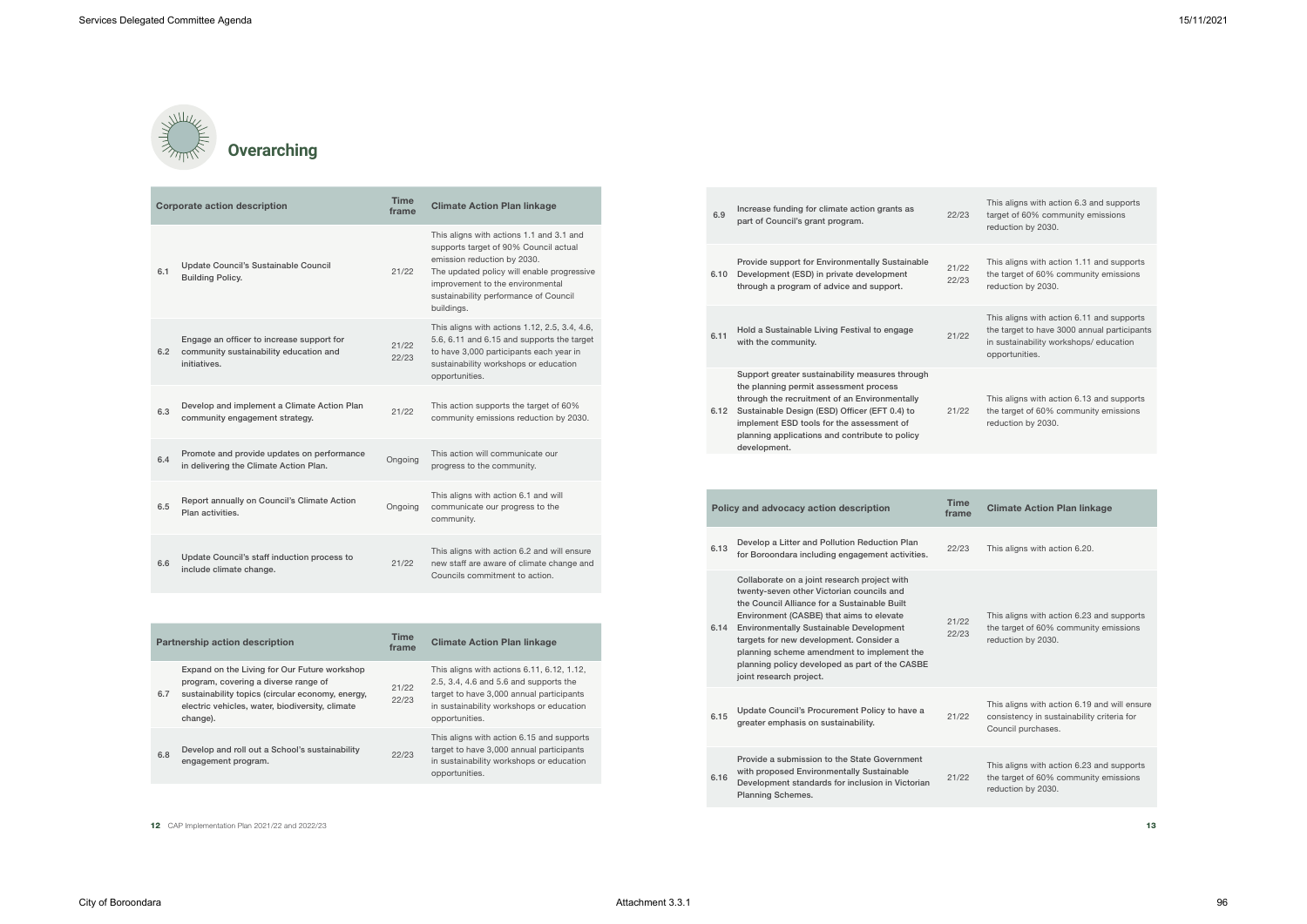# **Complementary activities**

In addition to the above actions grouped by theme, we will continue to undertake complementary activities that support the broad goals and visions of the Climate Action Plan. Examples of complementary activities being undertaken by Council we will continue to undertake can be found in the table below.

| <b>Activities</b>                                                                                                                                                                                                                                                                               | <b>Timeframe</b> |
|-------------------------------------------------------------------------------------------------------------------------------------------------------------------------------------------------------------------------------------------------------------------------------------------------|------------------|
| Continue to participate in the Eastern Alliance for Greenhouse Action.                                                                                                                                                                                                                          | Ongoing          |
| Maintain our Emergency Management Plan that considers likely impacts<br>of climate change.                                                                                                                                                                                                      | Ongoing          |
| Pursue opportunities to use smart technologies and IOT (Internet of Things)<br>to achieve greater environmental sustainability.                                                                                                                                                                 | Ongoing          |
| Continue to strengthen Council's emergency management preparedness through<br>maintaining and building on existing relationships with external emergency<br>management and response agencies and further enhancing the resilience of our<br>community through community engagement initiatives. | Ongoing          |
| Progressively increase the Environmentally Sustainable Design (ESD), including<br>energy efficiency and renewable energy generation, at Council buildings via Council's<br>renewal program in accordance with Council's Sustainable Council Building Policy.                                    | 21/22            |
| Expand monitoring and detection programs to identify and repair leaks and<br>water use inefficiencies.                                                                                                                                                                                          | Ongoing          |
| Conduct annual inventory of Council's water use to track the success of<br>our actions and inform future priority actions.                                                                                                                                                                      | Ongoing          |
| Review how we manage the entire tree lifecycle.                                                                                                                                                                                                                                                 | 21/22<br>22/23   |
| Collaborate with Melbourne Water and other local Councils on a<br>Platypus Management Plan.                                                                                                                                                                                                     | 21/22            |

14 CAP Implementation Plan 2021/22 and 2022/23 15

| Continue to deliver and expand our biodiversity citizen science opportunities.                                                                                                              | Ongoing        |
|---------------------------------------------------------------------------------------------------------------------------------------------------------------------------------------------|----------------|
| Develop a plan for the Boroondara section of the Gardiners Creek Corridor<br>and partner with other stakeholders to deliver improvements.                                                   | 21/22          |
| Continue to facilitate the Teacher Environment Network in collaboration with<br>City of Monash.                                                                                             | Ongoing        |
| Promote and showcase businesses demonstrating leadership to become more<br>environmentally sustainable - via Council's website, social media channels.                                      | 21/22          |
| Convene a Local Government Circular Economy Network for council officers across<br>Victoria for the purpose of sharing ideas, information and experiences in the circular<br>economy space. | 21/22<br>22/23 |
| Incorporate environmentally sustainable initiatives into placemaking projects.                                                                                                              | Ongoing        |
| Continue to participate in the Metropolitan Waste and Resource Recovery Group<br>South Eastern Alternative Waste Technology project.                                                        | Ongoing        |
| Support improved off-road shared or separated bicycle and pedestrian<br>infrastructure (Walmer St bridge, wayfinding strategy, pedestrian priority and<br>accessibility on shared paths).   | 21/22<br>22/23 |
| Advocate for improvements to tram stops and other public transport interchanges as<br>part of the Glenferrie Road streetscape and station laneways upgrade.                                 | Ongoing        |
| Pursue opportunities to support community uptake of renewable energy or energy<br>efficiency through Environmental Upgrade Agreements (EUAs) or alternative finance<br>mechanisms.          | 21/22<br>22/23 |